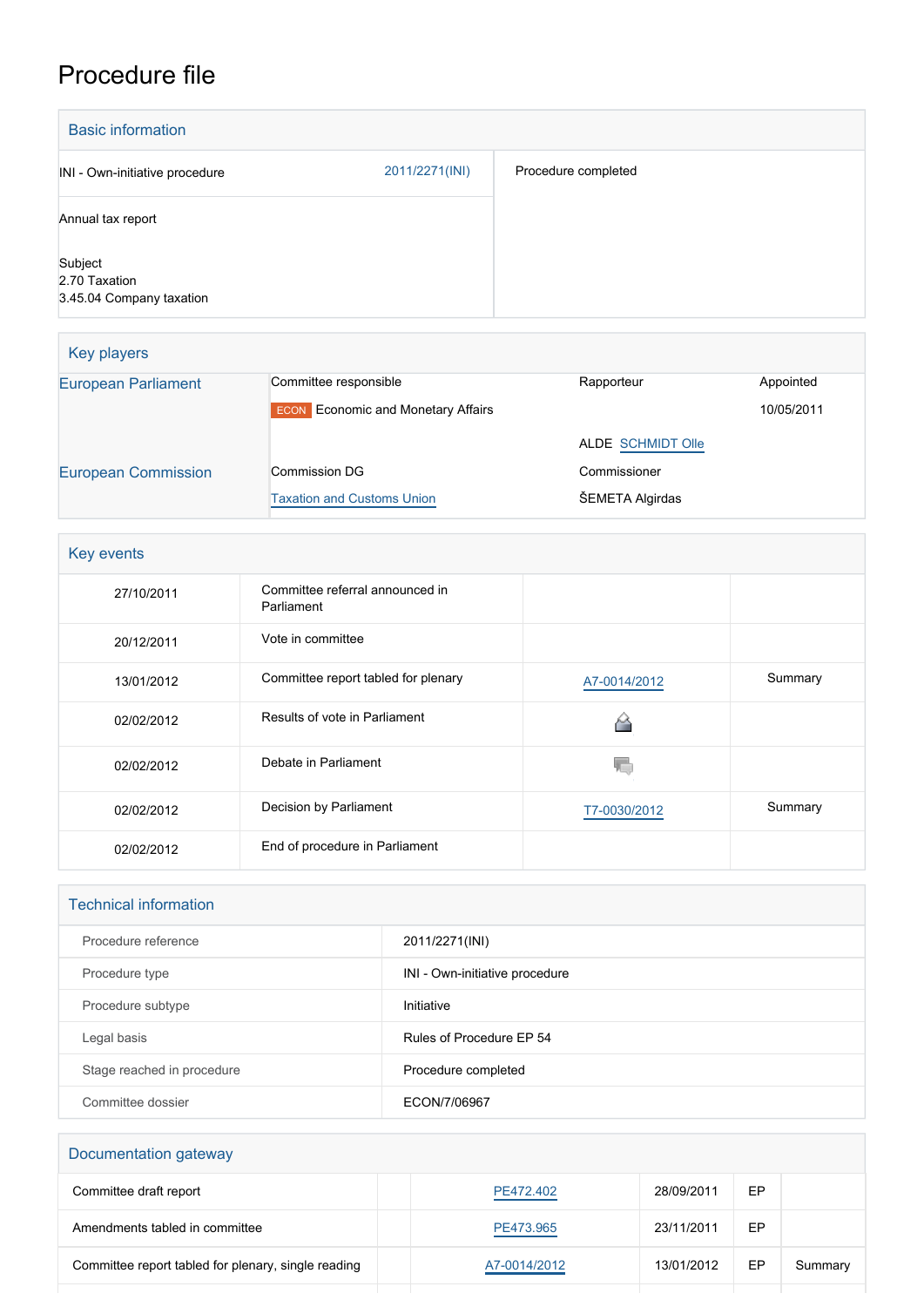| Text adopted by Parliament, single reading     | T7-0030/2012 | 02/02/2012 | <b>FP</b> | Summary |
|------------------------------------------------|--------------|------------|-----------|---------|
| Commission response to text adopted in plenary | SP(2012)260  | 01/06/2012 | EC        |         |

## Annual tax report

The Committee on Economic and Monetary Affairs adopted the own-initiative report by Olle SCHMIDT (ADLE, SE) on the Annual Tax Report.

For the first time the European Parliament decided to publish an Annual Tax report. The objective of the report is to feed in to the work of the Commission work programme for 2012.

The report focuses on the tax initiatives taken by the Commission during 2011 (such as on a Common Consolidated Corporate Tax Base, on a Financial Transaction Tax, on the future EU VAT system and on the field of energy) and on areas where further initiatives are necessary in order to improve the functioning of the Single market and to create a more competitive Europe.

The report also aims to address tax problems that EU citizens face in cross-border situations within the EU. This is the case for EU citizens working or investing in another EU Member State, who may encounter issues of double taxation and may have difficulties with obtaining allowances, tax reliefs or deductions from foreign tax authorities.

It also aims to examine areas where further tax coordination may be necessary and where the EU can play a role.

The committee notes that taxation is still a matter for national and in some cases local sovereignty and that Treaty changes would be necessary in order for decision-making on tax policies to be transferred from the national to the EU level. Under these circumstances, that an increase in scrutiny of budgetary procedures by the Commission should be mirrored by greater democratic scrutiny by the European Parliament.

The report makes certain recommendations on preventing double non-taxation, tax fraud and tax havens and increasing tax transparency. The main points are as follows:

- some tax harmonisation could be a key factor for encouraging growth and job creation. Tax policies must aim to foster European competitiveness and lower costs for European business, particularly Small and Medium-sized Enterprises;
- · Member States should make their tax systems more growth-friendly by improving tax design and implementing shifts towards less distortionary taxes while safeguarding the social market objective;
- it is necessary to simplify of VAT regimes in order to eliminate double taxation and bureaucracy for employers;
- · proposals from the Commission regarding taxation must contribute to European competitiveness by eliminating distortions of competition which arise from the various taxation systems in place; they must not contribute to increased tax burdens;
- in Member States with high deficits or which have suffered the worst decline in GDP growth, tax reforms should prioritise closing loopholes and broadening the tax base, without affecting the capacity of Member States to collect revenue;
- the Commission and Member States must cooperate further on their respective tax policies against double taxation, tax fraud and tax evasion;
- · Member States should look to reduce the tax compliance costs for SMEs, where possible, by streamlining procedures and reducing bureaucratic costs;
- · Member States should swiftly adopt the existing proposals and on the Commission to put forward proposals in line with the proposals made by the European Parliament on savings taxation, green and consumption taxation, avoidance of tax fraud, good governance and double taxation;
- · a coordination of tax policies could be an important component of a fiscal consolidation strategy at EU level and improve the effectiveness of the Member States new tax policies.

In order to remove cross-border tax obstacles for EU citizens, Members call upon the Commission to:

- share information about best practices in the EU Member States and in other OECD countries concerning tax information to citizens and businesses;
- propose ways of simplifying tax compliance in cross-border situations;
- more actively pursue complaints and ensure greater transparency and information for citizens on the results of complaints about Member States tax laws and infringement cases in the tax field, as well as on their follow-up;
- reinforce administrative cooperation among Member States in the field of double taxation, including by concentrating more projects and resources of the Fiscalis programme on solutions to taxpayers concrete problems.

Member States are asked to support the Commissions plans to improve the coordination and cooperation with and between Member States tax administrations on appropriate solutions to prevent double taxation and other cross-border tax obstacles.

Stressing the need to remove discrimination and double taxation for EU citizens and businesses, the report welcomes the Commissions idea of setting up a working group on double taxation problems, involving tax authorities of Member States and, where appropriate, consumer associations. It calls on the Commission to initiate a new VAT forum, and to propose a binding dispute settlement mechanism covering double taxation suffered by individuals and businesses.

Member States are asked to: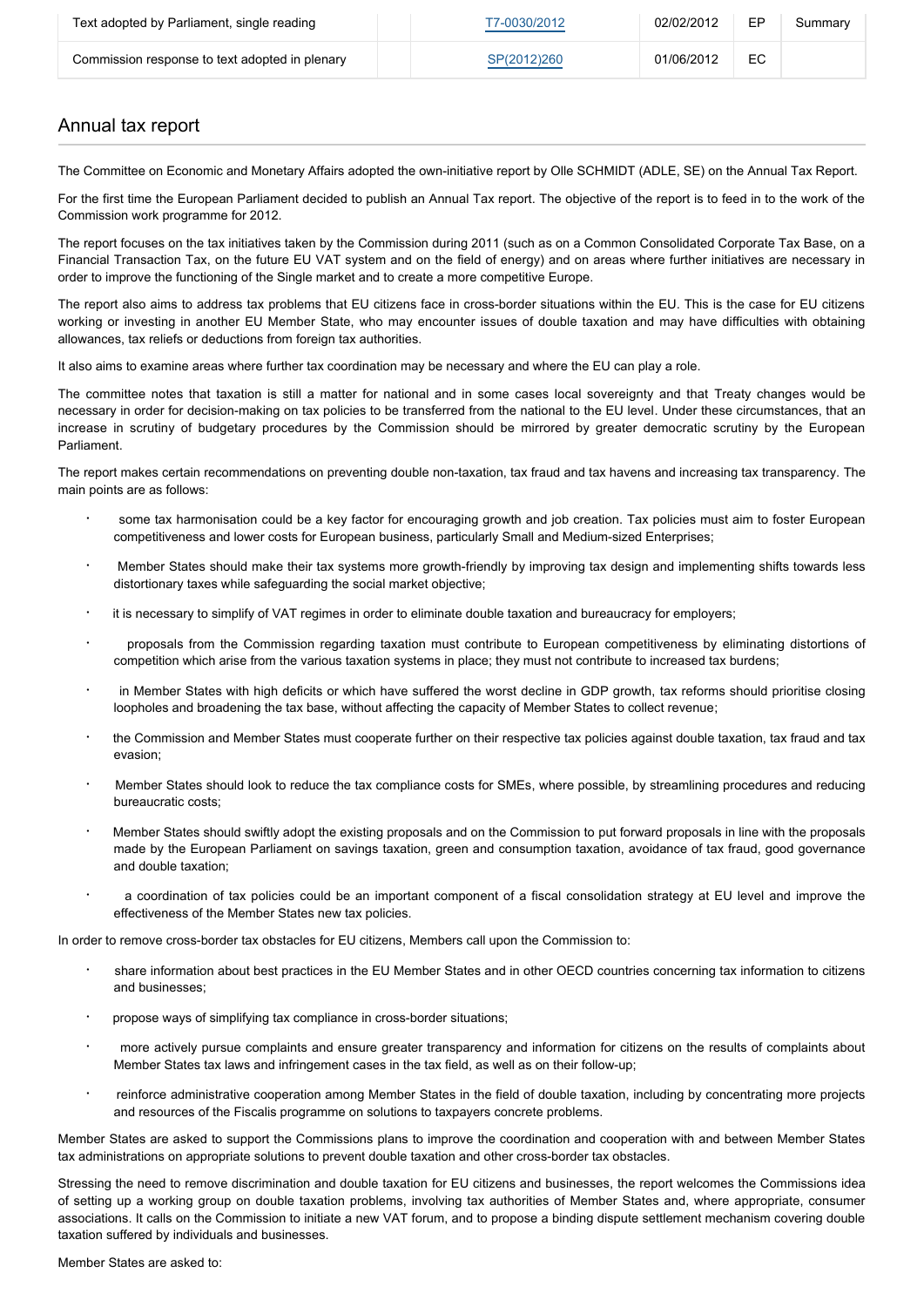- improve the procedures which allow Small and Medium-sized Enterprises to claim back more quickly VAT which they have paid, thus shortening the reimbursement period;
- modernise and update the rules on cross-border relief for companies and to simplify and modernise electronic invoicing rules with a view to ultimately creating a single European e-invoice template.

Lastly, in the area of tax fraud, the report notes that there is a need to strike a proper balance between the public interest in combating abuse, avoiding disproportionate restrictions on cross-border activity within the EU, and better coordinating the application of anti-abuse measures in relation to third countries. It regrets that some Member States have concluded agreements with third countries that permit the continuance of tax avoidance and tax secrecy.

Members ask Member States to give top priority to combating the use of tax havens for illicit purposes and calls on the Commission in cooperation with the European Parliament-taking into account, as a first step, the OECD definition and list of tax havens or secrecy jurisdictions -to establish an EU definition and list. It calls for a single European agreed definition, pending agreement on a definition at global level.

## Annual tax report

The European Parliament adopted a resolution on the Annual Tax Report.

Recalling that effective taxation is of fundamental importance for public authorities, especially in Europe, Parliament considers is necessary to consolidate the tax system, together with fairer and more targeted distribution of the tax burden, is necessary to ensure fiscal credibility. It considers that the reduction of debt requires both expenditure restraint and tax increases, while growth-oriented tax changes must be given priority; whereas this will create the foundations for long-term growth.

Parliament notes that taxation is still a matter for national and in some cases local sovereignty and that Treaty changes would be necessary in order for decision-making on tax policies to be transferred from the national to the EU level. Under these circumstances, that an increase in scrutiny of budgetary procedures by the Commission should be mirrored by greater democratic scrutiny by the European Parliament.

The resolution makes certain recommendations on preventing double non-taxation, tax fraud and tax havens and increasing tax transparency. The main points are as follows:

- some tax harmonisation could be a key factor for encouraging growth and job creation. Tax policies must aim to foster European competitiveness and lower costs for European business, particularly Small and Medium-sized Enterprises;
- Member States should make their tax systems more growth-friendly by improving tax design and implementing shifts towards less distortionary taxes while safeguarding the social market objective;
- it is necessary to simplify of VAT regimes in order to eliminate double taxation and bureaucracy for employers;
- a low tax level is essential not only for the social welfare of families and households but also for competitiveness and new iobs: stresses the need for controlled and efficient public spending and stable public finances;
- proposals from the Commission regarding taxation must contribute to European competitiveness by eliminating distortions of competition which arise from the various taxation systems in place; they must not contribute to increased tax burdens;
- in Member States with high deficits or which have suffered the worst decline in GDP growth, tax reforms should prioritise closing loopholes and broadening the tax base, without affecting the capacity of Member States to collect revenue;
- that fiscal federalism might be a useful tool in order to achieve self-responsibility in tax management at regional level and so entails greater economic efficiency
- the Commission and Member States must cooperate further on their respective tax policies against double taxation, tax fraud and tax evasion;
- Member States should look to reduce the tax compliance costs for SMEs, where possible, by streamlining procedures and reducing bureaucratic costs;
- Member States should swiftly adopt the existing proposals and on the Commission to put forward proposals in line with the proposals made by the European Parliament on savings taxation, green and consumption taxation, avoidance of tax fraud, good governance and double taxation;
- a coordination of tax policies could be an important component of a fiscal consolidation strategy at EU level and improve the effectiveness of the Member States new tax policies.

In order to remove cross-border tax obstacles for EU citizens, Parliament calls upon the Commission to:

- share information about best practices in the EU Member States and in other OECD countries concerning tax information to citizens and businesses;
- propose ways of simplifying tax compliance in cross-border situations;
- more actively pursue complaints and ensure greater transparency and information for citizens on the results of complaints about Member States tax laws and infringement cases in the tax field, as well as on their follow-up;
- reinforce administrative cooperation among Member States in the field of double taxation, including by concentrating more projects and resources of the Fiscalis programme on solutions to taxpayers concrete problems.

Member States are asked to support the Commissions plans to improve the coordination and cooperation with and between Member States tax administrations on appropriate solutions to prevent double taxation and other cross-border tax obstacles.

Stressing the need to remove discrimination and double taxation for EU citizens and businesses, the resolution welcomes the Commissions idea of setting up a working group on double taxation problems, involving tax authorities of Member States and, where appropriate, consumer associations. It calls on the Commission to initiate a new VAT forum, and to propose a binding dispute settlement mechanism covering double taxation suffered by individuals and businesses.

Member States are asked to:

improve the procedures which allow Small and Medium-sized Enterprises to claim back more quickly VAT which they have paid, thus shortening the reimbursement period;